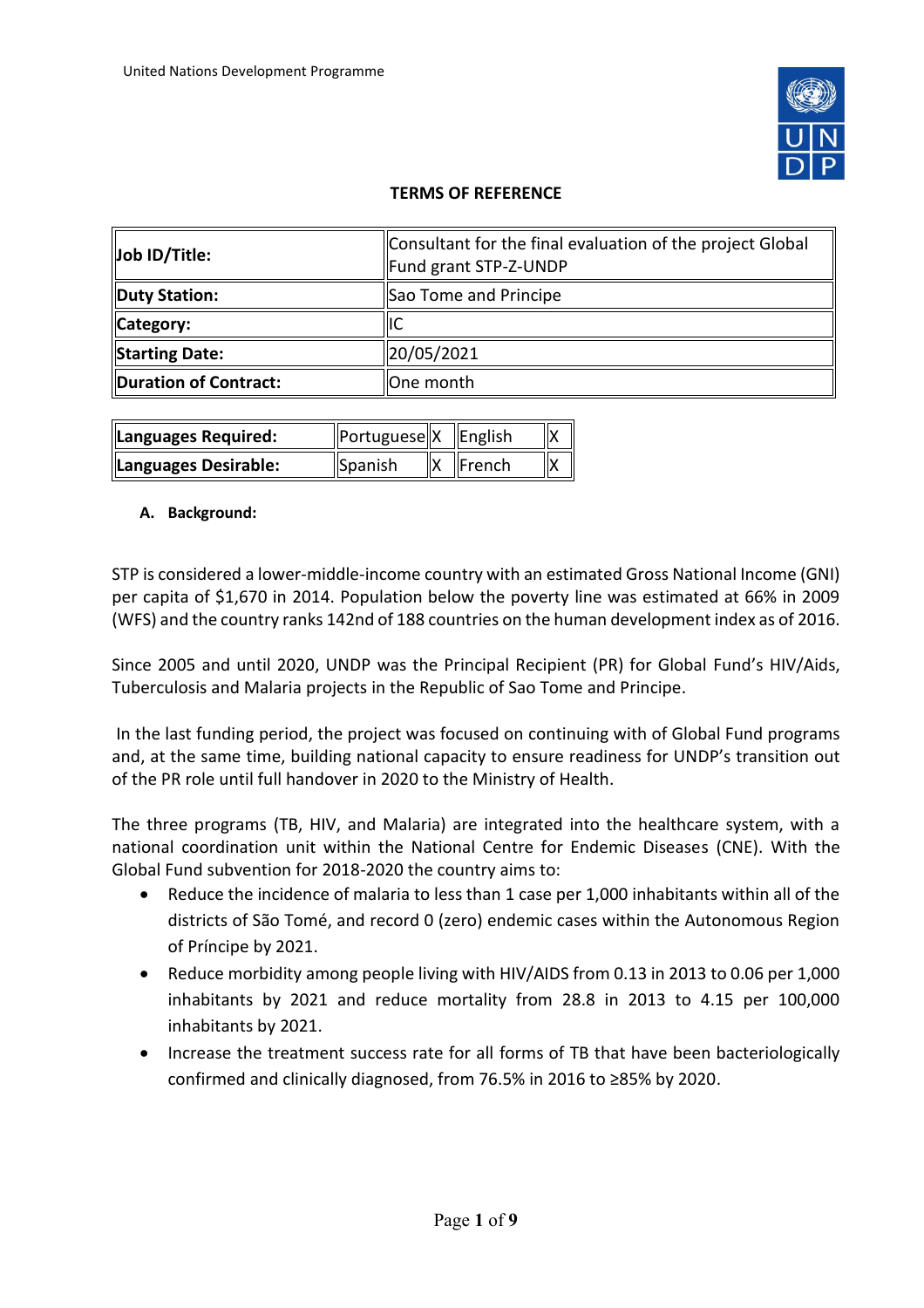## With the next activities:

• **Malaria**

• Strengthen the epidemiological surveillance system and entomological monitoring and evaluation at central and district levels, and within the Autonomous Region of Príncipe, as well as improve country's capacity to detect and respond to epidemics.

• Detect 100% of cases of malaria infection throughout the country, using high-quality biological diagnosis, and treat appropriately according to the national policy for case management.

• Ensure that 100% of the at-risk population benefits from interventions integrating vector control, as well as other evidence-based prevention interventions; and Implement social mobilization interventions and communication strategies adapted to the country's efforts towards malaria elimination.

### o **Implement strategies for malaria elimination**

• Capacity-building to ensure improved program management at the national level.

• Vector control interventions targeting adult mosquito vectors using systematic Indoor Residual Spraying (IRS) and free long-lasting insecticidal nets (LLINs) distributed through mass campaigns and through routine distribution, with particular emphasis on children less than five years of age and pregnant women.

• Case management in public facilities.

• Strengthening the surveillance systems through epidemiological monitoring, early detection of cases, immediate notification, and community interventions.

### • **HIV**

• Reduce the rate of sexual transmission of HIV infection from 0.5% in 2014 to 0.4% in 2020.

• Reduce the morbidity and mortality and improve the quality of life of people living with HIV, their partners and their families.

• Eliminate mother to child transmission of HIV (0%) by 2020.

• Increase the institutional capacity of the National AIDS, Malaria and Tuberculosis Control program/of the Ministry of Health as well as civil society in order to respond to the HIV epidemic.

### o **Implement strategies to reach 90-90-90 for HIV by 2020**

• Extend further the test and treat strategy to include all adults, regardless of CD4 count, in addition to priority groups including key populations, pregnant women, children, TB patients, and discordant couples.

- Capacity-building for health care providers.
- Availability of health products (pharmaceutical and non-pharmaceutical).
- HIV prevention among key populations, youth and adolescents.
- Strengthening of the M&E system.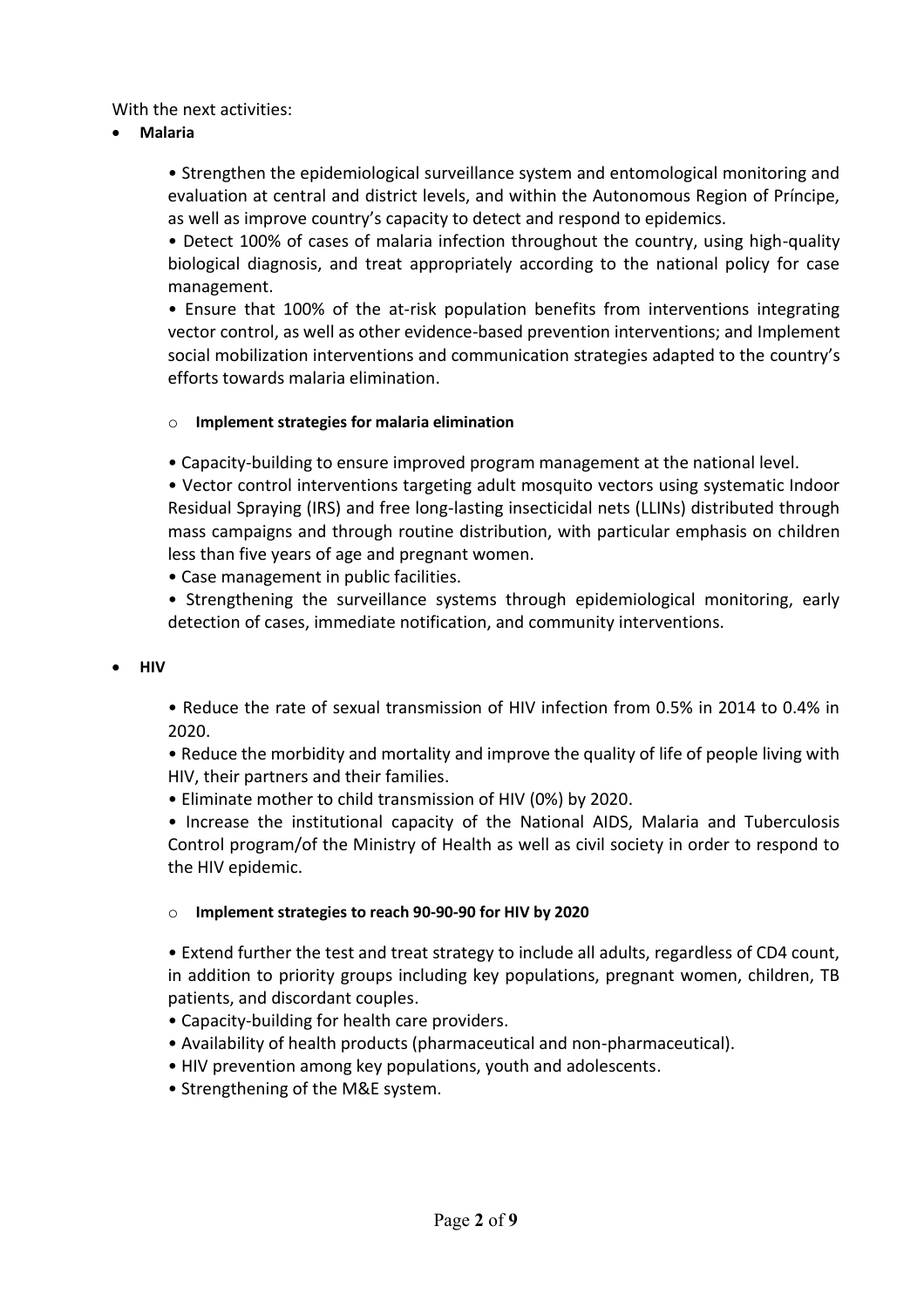## • **Tuberculosis**

• Increase the notification rate of TB cases from 71 per 100,000 inhabitants in 2012 to 80 per 100,000 inhabitants in 2020, by increasing TB screening among key populations.

• Increase the TB treatment success rate to more than 85%, by placing the emphasis on rigorous DOTS.

- Carry out routine TB screening using GeneXpert testing for all suspected TB cases.
- Provide care and support to over 95% of patients co-infected by TB and HIV.
- o **Implement strategies that increase the success rate of treatment and the proportion of TB+ patients tested for HIV and/or know their status**

• Active case finding to increase early diagnosis, and improve the detection rate to ensure patients access treatment early.

• Continue to improve the quality of TB diagnosis, particularly using the GeneXpert technology.

• Reinforce infection control measures within health facilities by means of capacitybuilding to health care providers.

• Strengthen the M&E system and increase the % of TB-HIV patients who have initiated or continue to be on ART.

The Country Coordinating Mechanism (CCM) has selected UNDP to assume the role of the Primary Recipient, responsible for grant management 2018-2020.

During Program implementation, the PR (UNDP) has provided, in accordance with the terms of the grant agreement, grant funds to other entities to implement the Program activities, based on sub-recipient (SR) agreements. The Program activities supported under this grant have been implemented by the following organizations, considered as SRs under the grant showing the use of resources:

**Table 1.** SRs expenditures from January 1<sup>st</sup> 2018 to December 31<sup>st</sup> 2019 and estimated disbursement for year 2020. Closing analysis for cash statements include data closing date October 31st, 2020.

| <b>No</b>      | <b>Name</b>                      | <b>Type of</b><br>implementing entity | <b>Funds</b><br>disbursed Jan<br>$2018 - Dec$<br>2019 | <b>Estimated</b><br>disbursement<br><b>Jan - Dec 2020</b> | <b>Total</b><br>disbursed<br><b>funds EUR</b> |
|----------------|----------------------------------|---------------------------------------|-------------------------------------------------------|-----------------------------------------------------------|-----------------------------------------------|
| 1              | <b>FUNDO NACIONAL DE</b>         | Governmental -                        |                                                       | 19,753                                                    |                                               |
|                | <b>MEDICAMENTOS (FNM)</b>        | Ministry of Health                    | 38,630                                                |                                                           | 58,383                                        |
| $\overline{2}$ | <b>INSTITUTO NACIONAL</b>        | Governmental -                        |                                                       | 13,112                                                    |                                               |
|                | P/PROM.IGUAL GENERO<br>(INPG)    | Other Governmental                    | 21,327                                                |                                                           | 34,439                                        |
| 3              | PROGRAMA NACIONAL DE             | Governmental -                        |                                                       | 92,453                                                    |                                               |
|                | LUTA CONTRA A PALUDISM<br>(PNLP) | Ministry of Health                    | 365,221                                               |                                                           | 457,674                                       |
| 4              | PROGRAMA NACIONAL DE             | Governmental -                        |                                                       | 38,190                                                    |                                               |
|                | LUTA CONTRA A SIDA (PNLS)        | Ministry of Health                    | 105,952                                               |                                                           | 144.142                                       |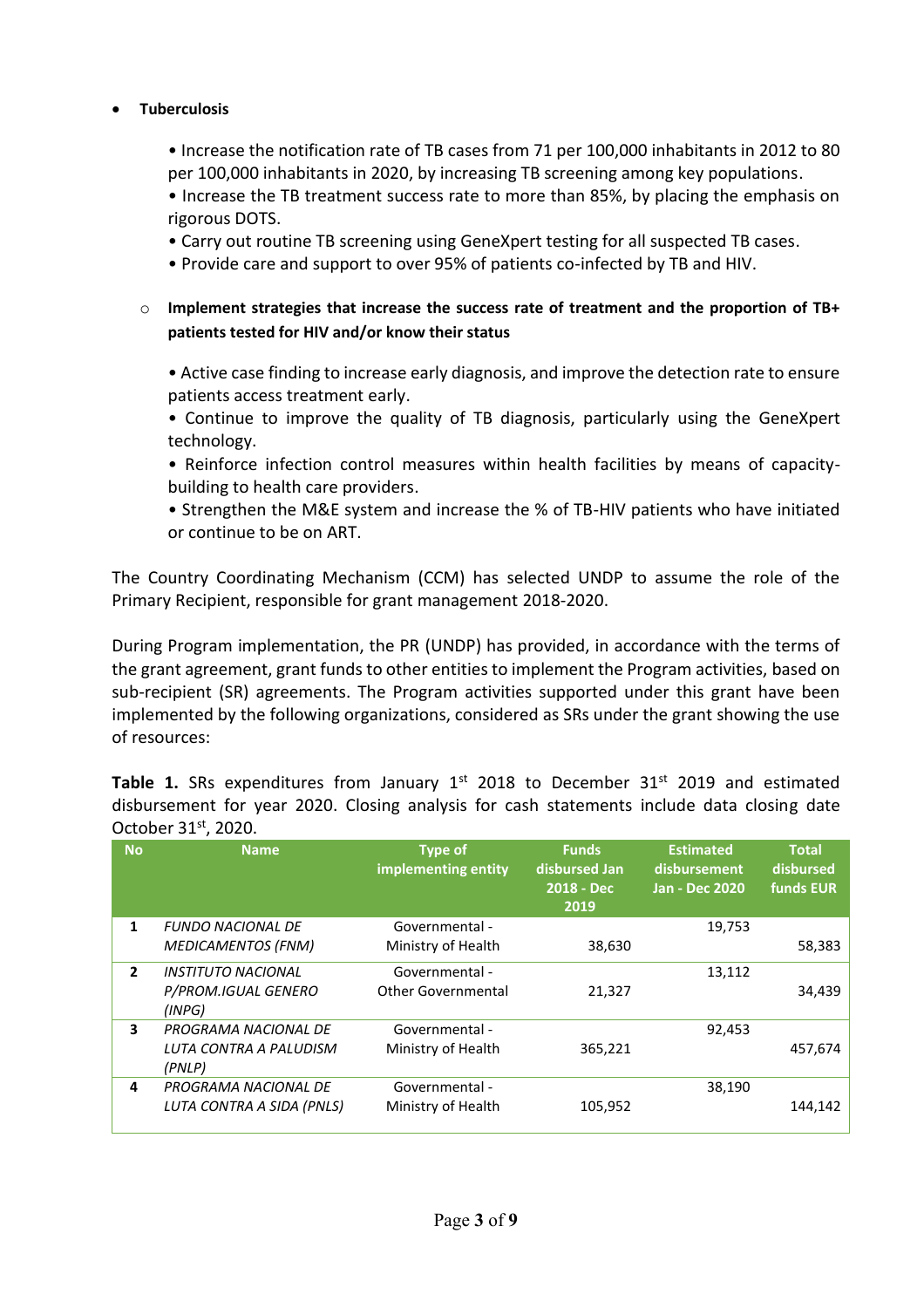| 5 | PROGRAMA NACIONAL DE             | Governmental -     |           | 39,264  |           |
|---|----------------------------------|--------------------|-----------|---------|-----------|
|   | LUTA CONTRA TUBERCUSIS<br>(PNLT) | Ministry of Health | 161,672   |         | 200,936   |
| 6 | <b>ASSOC. SANTOMENSE</b>         | Community Sector - |           | 45,537  |           |
|   | PLANEAM.FAMILIAR-FONG<br>(ASPF)  | Local NGO          | 103,662   |         | 149,199   |
| 7 | Cruz Vermelha                    | Community Sector - |           |         |           |
|   |                                  | Local NGO          | 76,602    |         | 76,602    |
| 8 | Zatona Adil                      | Community Sector - |           | 229,371 |           |
|   |                                  | Local NGO          | 437,847   |         | 667,218   |
|   |                                  |                    |           | 477,680 |           |
|   | <b>Total EUR</b>                 |                    | 1,310,913 |         | 1,788,593 |

# **B. Scope of the Evaluation:**

The Consultant will conduct the final evaluation of the STP-Z-UNDP grant (herein referred as The Grant) to evaluate the level of achieve all the GF requirements were followed and reach. The end of project evaluation will assess the relevance, effectiveness and efficiency of the grant as well as understand the key factors that have contributed to the achieving or not achieving of the intended results; determine the extent to which The Grant contributed to forging partnership at different levels, including with government, donors, UN agencies, Sub-recipients and beneficiaries; sustainability of the The Grant for continued realization of results generated; and to draw lessons learned and best practices and make recommendations for future programming of projects of similar nature.

Specific evaluation objectives are:

- 1. To determine the relevance of The Grant and whether the initial assumption remained relevant the whole duration of The Grant;
- 2. To assess the effectiveness of The Grant in terms of progress towards agreed outputs and identify the factors that influenced achievement of results;
- 3. To assess the efficiency of The Grant planning and implementation (including managerial arrangements, partnerships and co-ordination mechanisms);
- 4. To identify best practices and lessons learned from The Grant implementation and provide actionable recommendations for future projects; and
- 5. Identify the unintended outcomes of the project as well as sustainability of the results.

### **B.1 Evaluation Questions**

The following key questions will guide the end of project evaluation:

### **Relevance**

- To what extent are the programme in line with UNDP's and GFATM mandate, national priorities and the requirements of targeted women and men?
- How did the programmes promote UNDP principles of gender equality, human rights and human development?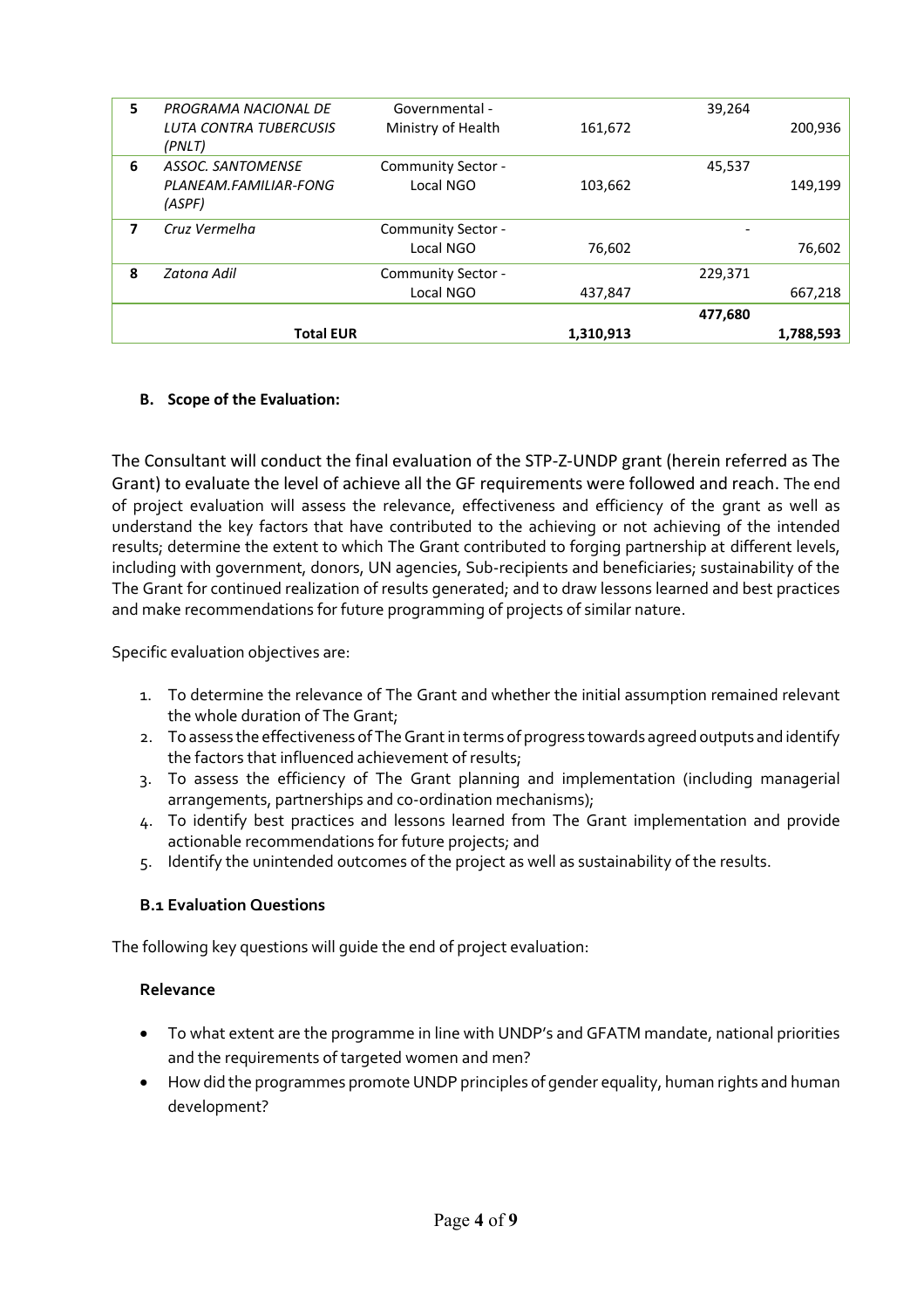• To what extent was The Grant selected method of project implementation appropriate tothe development context?

# **Effectiveness**

- To what extent have outcomes/targets been achieved or has progress been made towards their achievement as per the agreed performance framework?
- How have corresponding outputs delivered by The Grant affected the outcomes, and in what ways have they not been effective?
- What has been the contribution of partners and other organizations to the outcome, and how effective have The Grant partnerships been in contributing to achieving the outcome?
- What were the positive or negative, intended, or unintended, changes brought about by The Grant implementation?
- To what extent did the outcomes achieve benefit women and men equally?

## **Efficiency**

- To what extent have the project outputs resulted from economic use of resources?
- To what extent were quality outputs delivered on time?
- Could a different approach have produced better results?
- To what extent were partnership modalities conducive to the delivery of outputs?
- How is the programme management structure operating?

## **Sustainability**

- What indications are there that the project outcomes will be sustained, e.g., through requisite capacities (systems, structures, staff, etc.)?
- To what extent has a sustainability strategy, including capacity development of key national stakeholders, been developed, or implemented?
- To what extent are policy and regulatory frameworks in place that will support the end of Project Evaluation of the Grant continuation of benefits?
- To what extent have partners committed to providing continuing support?

The above evaluation questions will be agreed upon among users and other stakeholders and accepted or refined in consultation with the evaluation team.

# • **Methodology for the evaluation**

The end of project evaluation will be carried out in accordance with UNEG Evaluation Norms and Standards of Evaluation and Ethical Standards as well as OECD/DAC evaluation principles and guidelines and fully compliant with the DAC Evaluation Quality Standards. The evaluation involves qualitative and quantitative methods from primary and secondary sources to evaluate The Grant project implementation and performance and to make recommendations for the next programme cycle.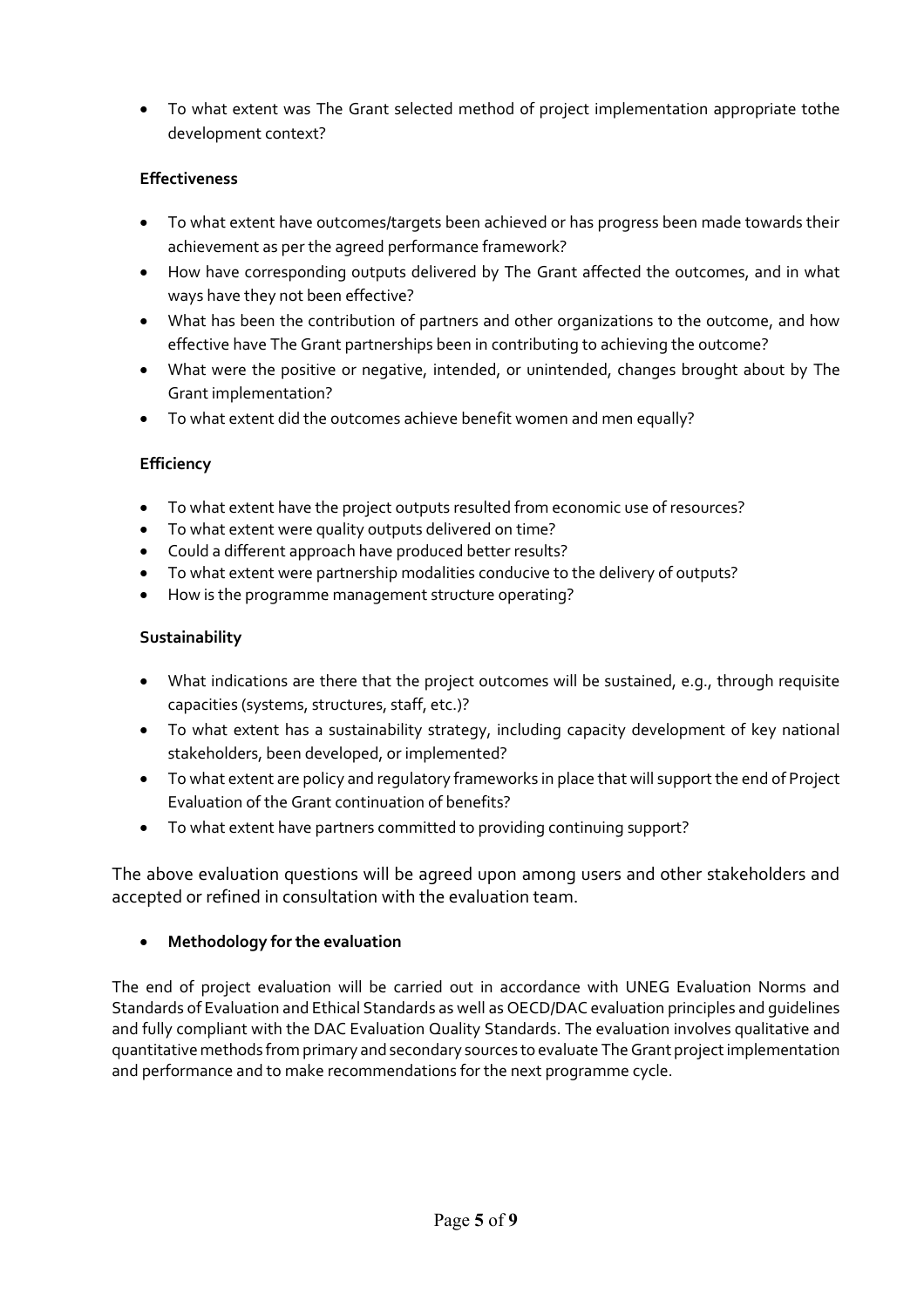### **Data Collection**

The evaluation process will include the following:

- Document review and analysis.
- Interviews and discussions with key beneficiaries and key stakeholders including donors,
- government officials, UN agencies, SRs.
- Field visits.
- Participatory observation and incorporation of stakeholder feedback to the draft evaluation report.

The following documentation will be provided as reference:

- Country Programme Document (CPD) and United Nations Development Framework (UNDAF)
- The Grant performance framework, budget and workplan for the period 2018 2020
- GF projects annual reports
- Grant Agreement, proposals, progress reports
- Field monitoring reports
- Global Fund grant rating for the period 2018 2020
- M&E plan for the three diseases
- Annual HMIS report and DHIS2 data, if available

### **Time frame**

| <b>Activities</b>                                                                                                                                                       | <b>Deliverable</b>                                                                                                                                                                                                                                                                                                                                                                                                                                                                                                                                                                             | <b>Number of</b><br><b>Days</b> |
|-------------------------------------------------------------------------------------------------------------------------------------------------------------------------|------------------------------------------------------------------------------------------------------------------------------------------------------------------------------------------------------------------------------------------------------------------------------------------------------------------------------------------------------------------------------------------------------------------------------------------------------------------------------------------------------------------------------------------------------------------------------------------------|---------------------------------|
| Revise evaluation design,<br>1.<br>methodology and detailed work<br>plan<br><b>Inception Meeting Initial briefing</b><br>2.                                             | Inception report: The evaluator will<br>prepare an inception report which<br>details the evaluator's<br>understanding of the evaluation and<br>how the evaluation questions will be<br>addressed. This is to ensure that the<br>evaluator and the stakeholders have<br>a shared understanding of the<br>evaluation. The inception report will<br>include the evaluation matrix<br>summarizing the evaluation design,<br>methodology, evaluation questions,<br>data sources and collection analysis<br>tool for each data source and the<br>measure by which each question will<br>be evaluated | 5 days                          |
| <b>Documents review and</b><br>1.<br>stakeholder consultations<br><b>Field visits to selected</b><br>2.<br>implementation sites and health<br>facilities to see project | Draft end of project evaluation<br>report - The consultant will prepare<br>the draft evaluation report for<br>cognizant of the proposed format of<br>the report and checklist used for the<br>assessment of evaluation reports                                                                                                                                                                                                                                                                                                                                                                 | 15 days                         |
| implementation results.                                                                                                                                                 | (see annexes). The report will be                                                                                                                                                                                                                                                                                                                                                                                                                                                                                                                                                              |                                 |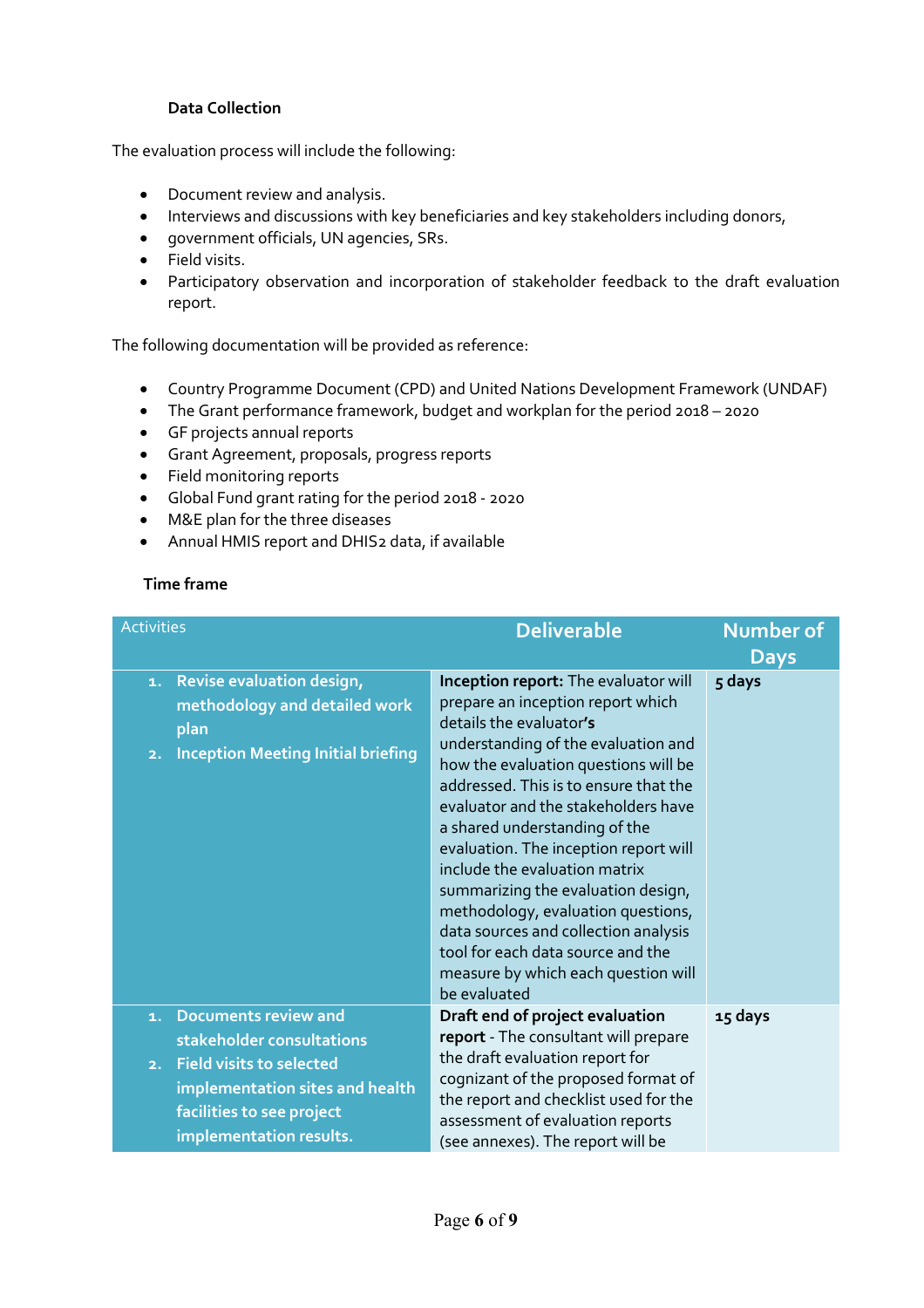| Data analysis, debriefing and<br>$\mathbf{R}$<br>presentation of draft Evaluation<br>Report to CCM, SRs, CSOs,<br><b>Representative of Key</b><br>population, UN agencies, UNDP<br>HQs, GF and other stakeholders.<br>4. Validation Workshop | submitted to MOH, CCM members,<br>SRs, UN agencies, GF, GFHIST and<br><b>UNDP HH.</b> Comments from<br>stakeholders will be provided within<br>5 days after receiving the Draft<br>Report. The report will be reviewed<br>to ensure that the evaluation meets<br>the required quality criteria. The<br>report will be produced in<br>Portuguese with an executive<br>summary in English. |        |
|----------------------------------------------------------------------------------------------------------------------------------------------------------------------------------------------------------------------------------------------|------------------------------------------------------------------------------------------------------------------------------------------------------------------------------------------------------------------------------------------------------------------------------------------------------------------------------------------------------------------------------------------|--------|
| 1. Finalization of Evaluation report                                                                                                                                                                                                         | Final end of project evaluation<br>Report. The final report (30-50<br>pages) will include comments from<br>MOH, CCM members, UN agencies,<br>SRs, UNDP, and GF. The report will<br>be produced in English.                                                                                                                                                                               | 5 days |

Note: The schedule is subjected for revision if there is a need from the organization

### **Reporting:**

The Consultant shall report to the RR, DRR UNDP & Programme Coordinator in UNDP Sao Tome and Principe

### **Lump sum contracts**

The financial proposal shall specify a total lump sum amount, and payment terms around specific and measurable (qualitative and quantitative) deliverables (i.e. whether payments fall in installments or upon completion of the entire contract). Payments are based upon output, i.e. upon delivery of the services specified in the TOR. In order to assist the requesting unit in the comparison of financial proposals, the financial proposal will include a breakdown of this lump sum amount (including travel, per diems, and number of anticipated working days).

### **Travel**

All envisaged travel costs must be included in the financial proposal. This includes all travel to join duty station/repatriation travel. In general, UNDP should not accept travel costs exceeding those of an economy class ticket. Should the IC wish to travel on a higher class he/she should do so using their own resources.

### **Timeframe**

The assignment will be conducted over a period from 20 May to 20 of June 2021.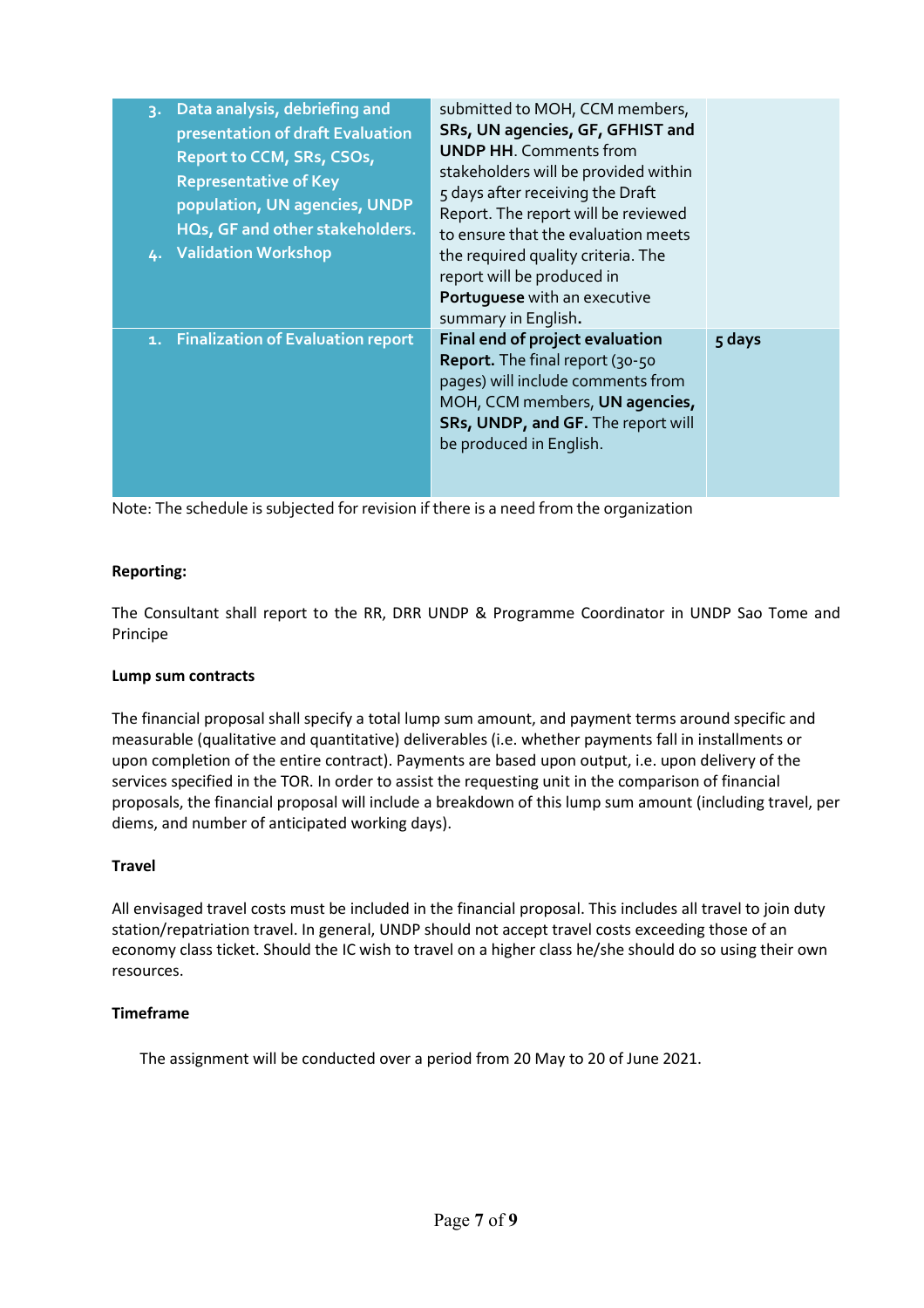#### **Competencies**

#### **Corporate Competencies:**

- Demonstrates integrity by modeling the UN's values and ethical standards;
- Promotes the vision, mission, and strategic goals of UNDP;
- Displays cultural, gender, religion, race, nationality and age sensitivity and adaptability.

#### **Functional competencies:**

- Strong analytical, negotiation and communication skills, including ability to produce high quality practical advisory reports and knowledge products;
- Professional and/or academic experience in one or more of the areas of the Development or knowledge management field.

#### **Project and Resource Management:**

- Ability to produce high quality outputs in a timely manner while understanding and anticipating the evolving client needs;
- Ability to focus on impact and results for the client, promoting and demonstrating an ethic of client service;
- Strong organizational skills;
- Ability to work independently, produce high quality outputs;
- Sound judgment, strategic thinking and the ability to manage competing priorities.

#### **Partnership building and teamwork:**

- Demonstrated well developed people management skills;
- Strong ability to manage teams; creating an enabling environment, mentoring and developing staff;
- Excellent negotiating and networking skills;
- Demonstrated flexibility to excel in a multi-cultural environment;
- Provides constructive coaching and feedback.

#### **Communications and Advocacy:**

- Strong ability to write clearly and convincingly, adapting style and content to different audiences and speak clearly and convincingly.
- Strong presentation skills in meetings with the ability to adapt for different audiences;
- Strong analytical, research and writing skills with demonstrated ability to think strategically;
- Strong capacity to communicate clearly and quickly;
- Strong inter-personal, negotiation and liaison skills.

#### **Core Competencies:**

- Demonstrating/safeguarding ethics and integrity;
- Demonstrate corporate knowledge and sound judgment;
- Self-development, initiative-taking;